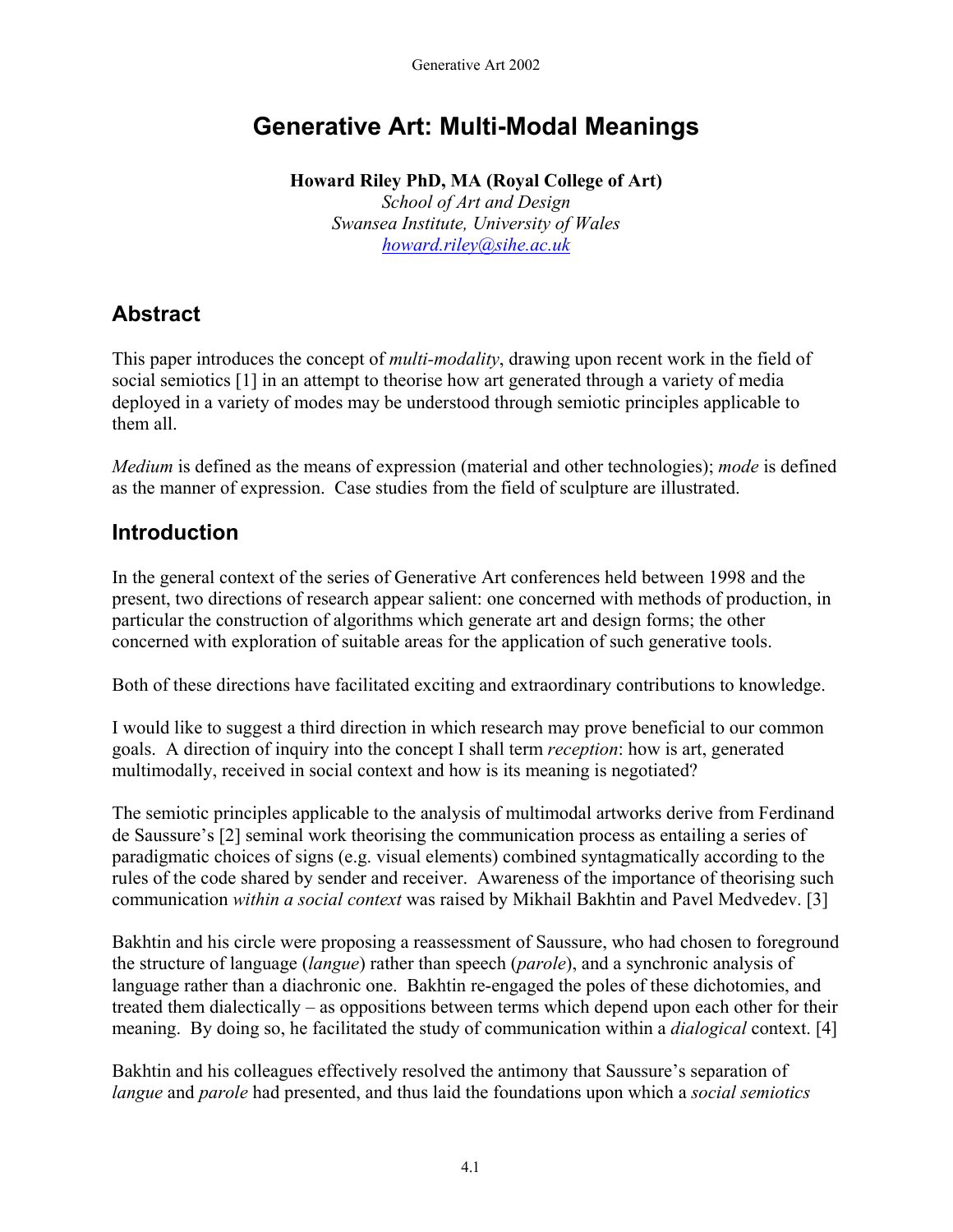may be constructed. Social semiotics theorises the relationship between codes of communication and the contexts of situation in which they operate. He and Pavel Medvedev asked:

How, within the unity of the artistic construction, is the direct material presence of the work, its here and now, to be joined with the endless perspectives of its ideological meaning ?…

What, in fact, is the element which unites the material presence of the work with its meaning ?

We submit that *social evaluation* is the element. [5]

# **A Model for the Social Evaluation of Art**

Four stages are proposed in a model for the production and evaluation of art within a social context

1. *Discourse* is defined here as the realm of socially constructed knowledge in which thinking and debate about artistic production takes place. Art discourse involves a wide range of social contexts: the discourse of art constructed through a populist newspaper seeking sensation, for example, will often adopt a negative manner towards contemporary art practice (*The Turner Prize* in Britain, is usually subject to such negativity), whereas arts discourse formed through critical journals may allow far more flexibility of opinion about the social functions of art to flourish.

It may be demonstrated that although such discourses afford varying attitudes towards art work, they share in common the semiotic principles upon which all discourse is based: those of selection from the range of registers and modalities through which opinion and debate may be expressed in a variety of media. For example within the discourse of classical sculpture, certain compositional choices to do with balance, harmony, and 'the ideal' may be foregrounded; whereas within the discourse of constructivism, choices to do with fixings, contrasts of scale, texture, and movement may feature.

- 2. *Conception*, its root the Latin verb *capere* 'to take', is defined as the stage of artistic engagement at which the artist is 'taken with' an initial idea or concept. Such concepts may be explored through a variety of media (from pencils to software packages) in diverse modes (doodling, sketching, modeling). Each of these modes connotes social meanings which may be analysed using semiotic principles common to them all. For example, the semiotic principles articulated through the process of selection from a range of choices to do with geometry systems, scale, format, weight and density of marks, and the analysis of the social connotations, or values, that each choice carries within a specific context.
- 3. *Inception*, from the same Latin root, may be understood as the stage at which a concept is 'taken up' in production: fully realised in material form or other technological media. The multimodal possibilities of material expression may be analysed through semiotic principles applicable to all media. In sculpture, for example, the system of choices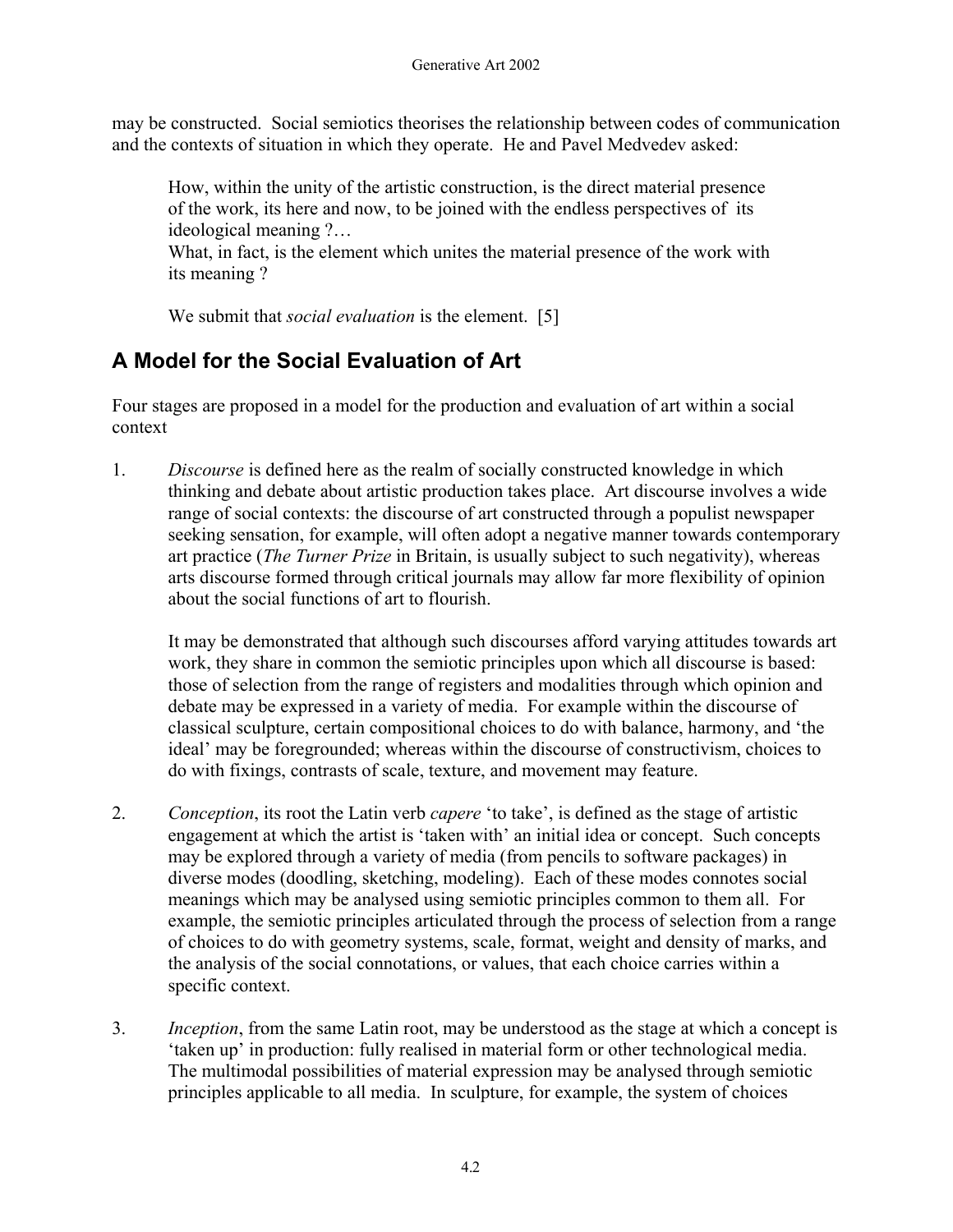concerning the textural qualities of the work, (a *system of choices* articulates a full range of possibilities available for selection), systems of choices to do with scale, weight, density, balance, symmetry, stability of materials. All materials and combinations of selections from the available systems have potential to carry connotations of style, social value, and in the case of static sculpture, connotations of speed and movement.

4. *Reception*. This term represents the stage at which the artwork is 'taken in', or received within the public domain. The complexities of media (the means of expression) and modes (the manners and expression) may range from the properties of the display environment and the manner in which its *ambience* is manipulated, to the manner in which the work is publicised and reviewed. Here too, it is argued, there is the possibility of a common means of analysis based upon the recognition that selections have been made from systems of choices.

### **Case Studies**

Two pieces by Western Australian artists were discussed in the conference presentation: *T. L. Robertson* by Ken Hannan (Fig. 1). A bronze bust set on a hardwood plinth against a background of marble in the foyer of the Library, Curtin University, W. A. *Loco* by Lou Lambert (Fig. 2). A construction of wood and iron, set in natural landscape on the Curtin University campus.

It was demonstrated in discussion that the contrasting modalities of the two pieces were compatible within a discourse of sculpture encompassing the oppositions which define Classicism and Modernism:

| T. L. Robertson  | Loco            |
|------------------|-----------------|
| sculptured       | constructed     |
| indoors          | outdoors        |
| cultural context | natural context |
| static           | dynamic         |
| balanced         | unbalanced      |
| symmetrical      | asymmetrical    |
| Classical        | Modernist       |

The three modalities of material combination, dress and pose in the *T.L. Robertson* bust all operate simultaneously to uphold the historical values of Classicism (bronze, hardwood and marble), the social values of conservation and formalism (collar, tie, waistcoat and jacket) and intellectual achievement (the head, excluding hands or full figure, and the prominence of the academic gown.) In contrast, the construction adopted for *Loco*, with its large, heavy, rough elements of wood and iron arranged asymmetrically, often interpenetrating each other, and visually off-balance from every angle of view illustrates how effectively the modalities of scale, weight, surface treatment, and composition may all operate simultaneously to visualise powerful dynamic forces out of control ('loco'.)